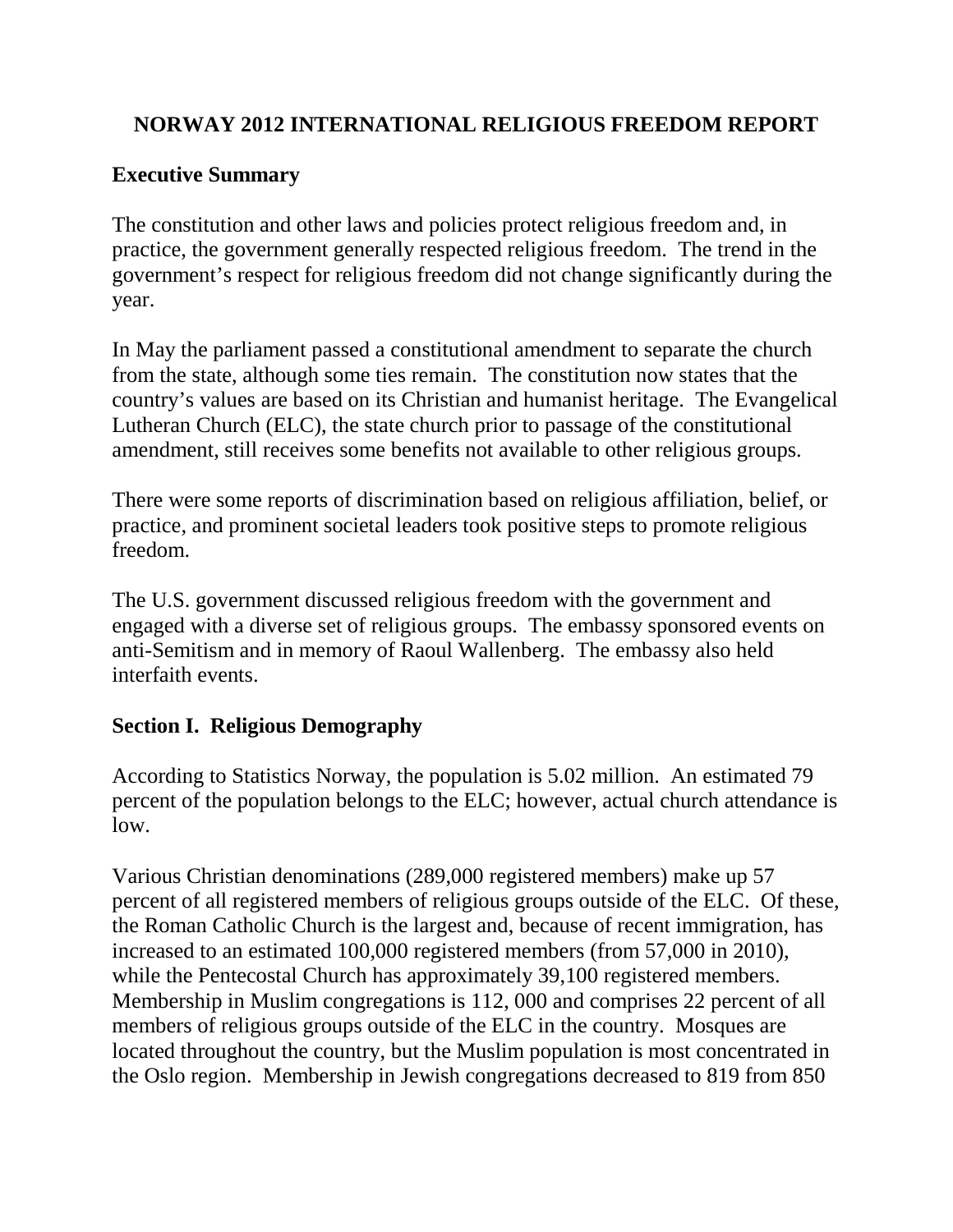in 2009. There are two official Jewish congregations, one in Oslo and one in Trondheim.

Buddhists, Orthodox Christians, Sikhs, and Hindus together constitute less than 5 percent of the population.

# **Section II. Status of Government Respect for Religious Freedom**

## **Legal/Policy Framework**

The constitution and other laws and policies protect religious freedom.

The constitution provides that "all inhabitants are free to have and express religion." The law on religious freedom and affiliation further specifies the right of individuals to choose, change, and practice their religion. Any person over the age of 15 years has the right to join or leave a religious community. While parents have the right to decide their child's religion before age 15, the views of children over seven years must be taken into consideration and, when over 12 years, the child's opinion must be given emphasis.

The constitution provides the right to practice religion, but some laws conflict with practical lifestyle aspects of certain religious groups. For example, by law the slaughter of an animal must be preceded by stunning or administering anesthetics, which conflicts with kosher slaughter requirements and some interpretations of halal meat preparation requirements. The law effectively bans the production of kosher meat in the country, thus requiring the Jewish community to import kosher meat. In particular, the ability to import kosher chicken is regularly an issue of concern.

The penal code covers violations of the right to religious freedom. It specifies penalties for expressions of disrespect for religious standpoints or followers and for public discrimination on the basis of religion. As of July 1 the Ministry of Defense allows employees to wear religious symbols, including headgear, with military uniforms. A ban remains on wearing religious symbols, including headgear, with police uniforms.

The equality and anti-discrimination ombudsman is charged with enforcing legislation prohibiting discrimination on the basis of religion and other personal characteristics. The ombudsman publishes non-binding findings in response to complaints that a person or organization has violated a law or regulation within the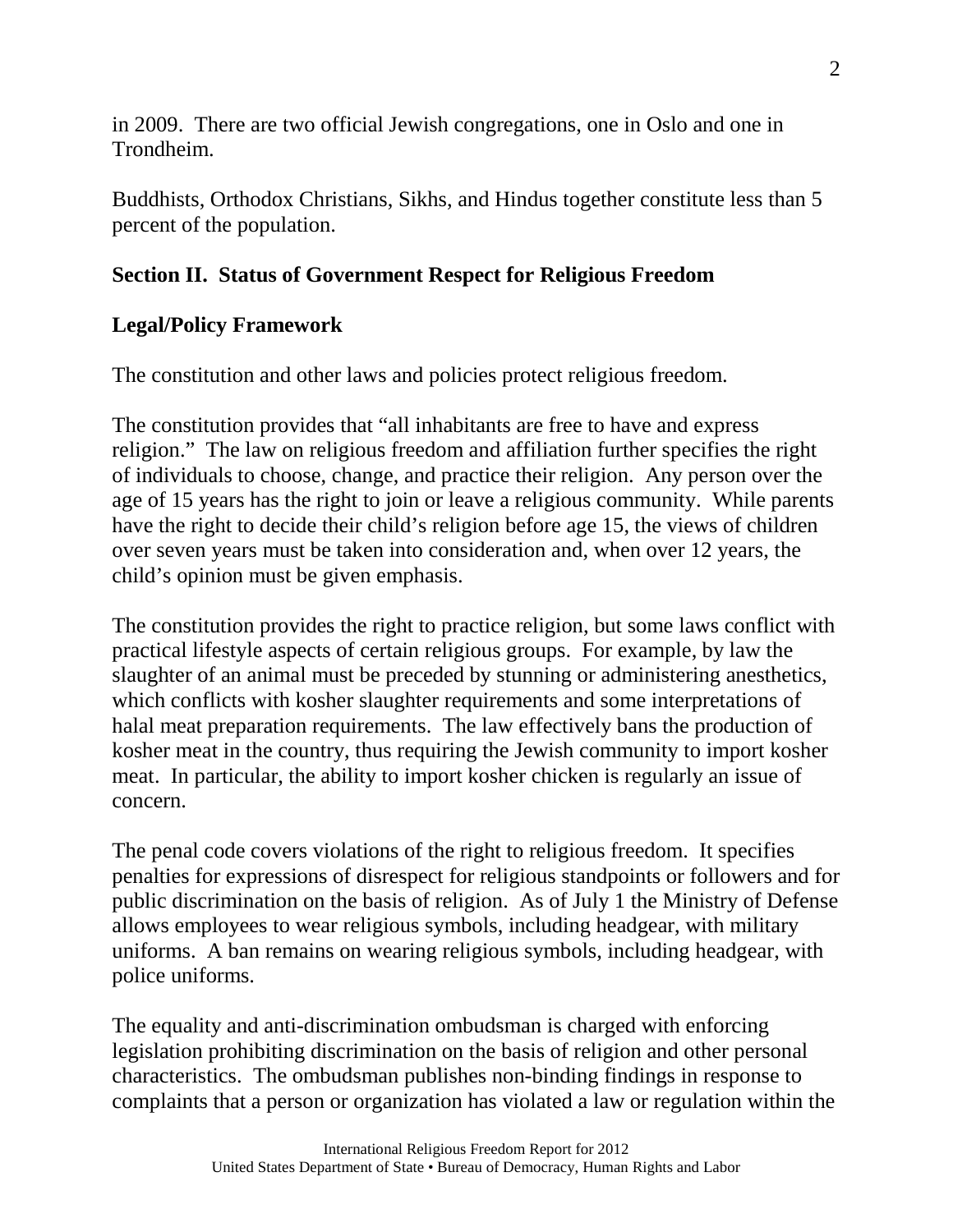ombudsman's mandate. The ombudsman also provides advice and guidance on anti-discrimination law.

In May parliament passed a constitutional amendment separating the state from the ELC. The government no longer appoints bishops, priests, and church clerks, although church staff are still considered public employees. Government ministers are no longer required to be members of the ELC, nor must the king be a member of the church. Although no longer under full state control, the ELC receives some benefits not available to other religious groups. The state supports the church financially and the law regulates clerical salaries and pensions.

Other religious groups may register with the government to receive state financial support. The government provides financial support to all registered denominations in proportion to their formally registered membership.

Individuals citing conscientious or other objection to military service may apply to serve in a civilian capacity.

Foreign religious workers are subject to the same visa and work permit requirements as other foreign workers.

The Christian Knowledge and Religious and Ethical Information (CKREE) course is offered in grades one through 10 (generally ages six to 16). CKREE reviews world religions and philosophies while promoting tolerance and respect for all religious beliefs. Citing the country's Christian history, the CKREE course devotes extensive time to studying Christianity, but includes discussion of other religious groups. This course is mandatory; there are no exceptions for children from other religious or non-religious groups. However, students may be exempted from participating in or performing specific religious acts during the course, such as attending Christmas church services.

Legislation in effect does not permit religious organizations to inquire about an applicant's sexual orientation or discriminate on the basis of gender, unless differential treatment is shown to have a legitimate purpose. Religious organizations retain the right to use discretion in their hiring processes, however, as "legitimate purpose" is broadly defined.

The government is a member of the Task Force for International Cooperation on Holocaust Education, Remembrance, and Research. Schools nationwide observe Holocaust Memorial Day on January 27 as part of a National Plan of Action to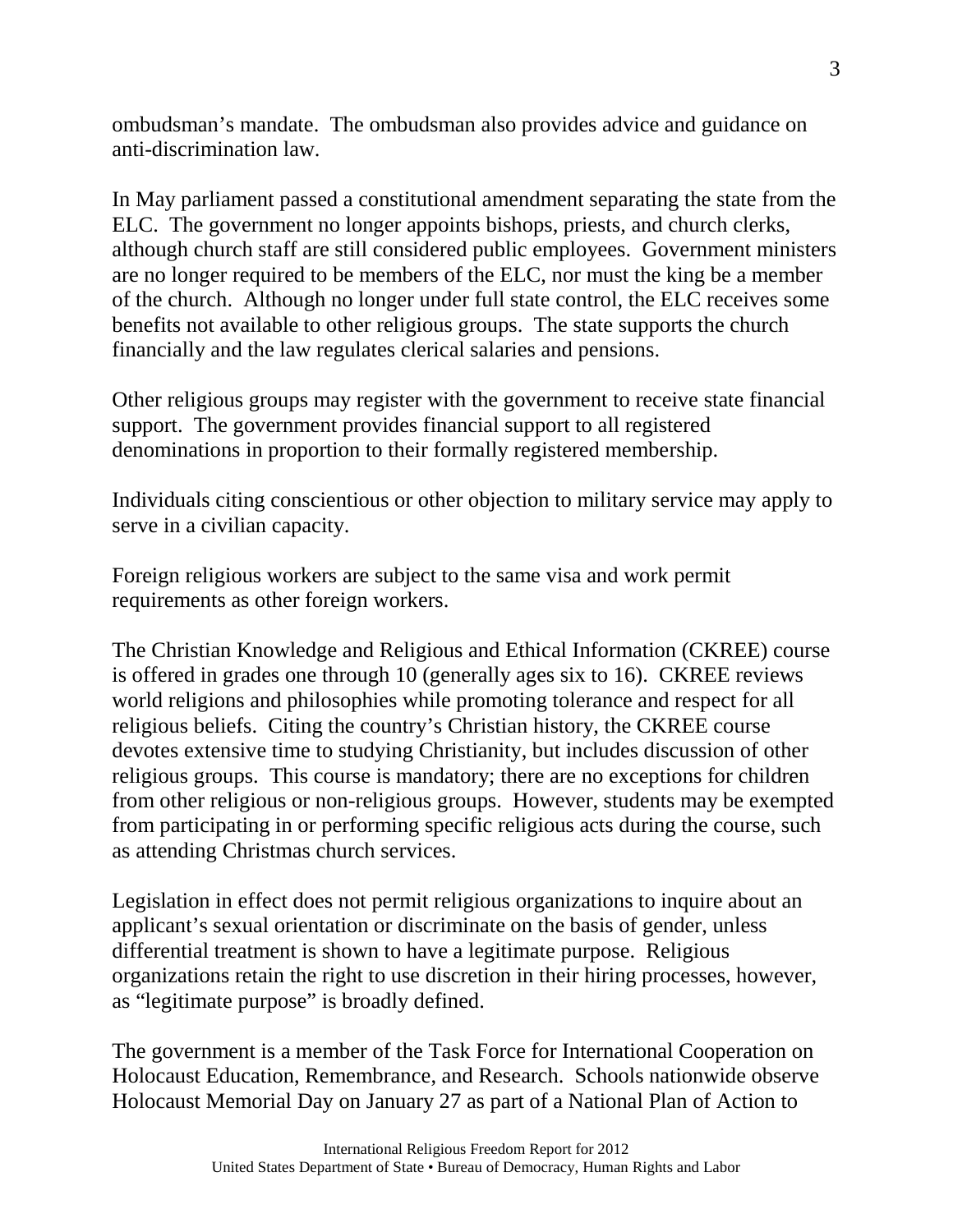Combat Racism and Discrimination. High school curricula include material on the deportation and extermination of Jewish citizens from 1942 to 1945.

The government observes the following religious holidays as national holidays: Palm Sunday, Maundy Thursday, Good Friday, Easter Sunday, Easter Monday, Ascension Day, Pentecost, Whit Monday, Christmas Day, and Saint Stephen's Day.

### **Government Practices**

There were no reports of abuses of religious freedom.

The government permitted individual schools to determine independently whether to implement policies banning religious garb such as burqas or niqabs. At the University of Tromsoe, a professor banned wearing niqabs during his lectures. The university does not have an official policy in place for students who cover their faces, but in 2011 the parliament determined that individual teachers could require students to show their faces during class.

The government continued to support The White Buses, an extracurricular program that takes some secondary school students to the Auschwitz extermination camp in Poland and other Nazi concentration camps to educate them about the Holocaust.

In September Hadia Tadjik was appointed Minister of Culture. She is the first Muslim ever appointed to the cabinet.

In November the king declined to award the Royal Medal of Merit to Trond Ali Linstad based on anti-Semitic and anti-homosexual statements he had made. Linstad, a convert to Islam, was originally chosen for the award due to his work integrating minorities. However, when reports surfaced regarding his intolerant statements, the king determined that the remarks were inconsistent with the purpose of the medal.

Amnesty International expressed concern about the treatment of asylum seekers who claimed persecution for their religious beliefs. Specifically, the Norwegian Immigration Appeals Board (UNE) denied asylum to an Iranian convert to Christianity, determining he would be safe in Iran if he continued to hide his true religion. A recent, separate supreme court decision determined that UNE could not reject asylum seekers whose claims were based on persecution for their sexual preference on the assertion that they would be safe in their home country if they hid their "preferences." Lower courts have since used this supreme court decision as the basis for overturning the Iranian convert's asylum denial, holding that the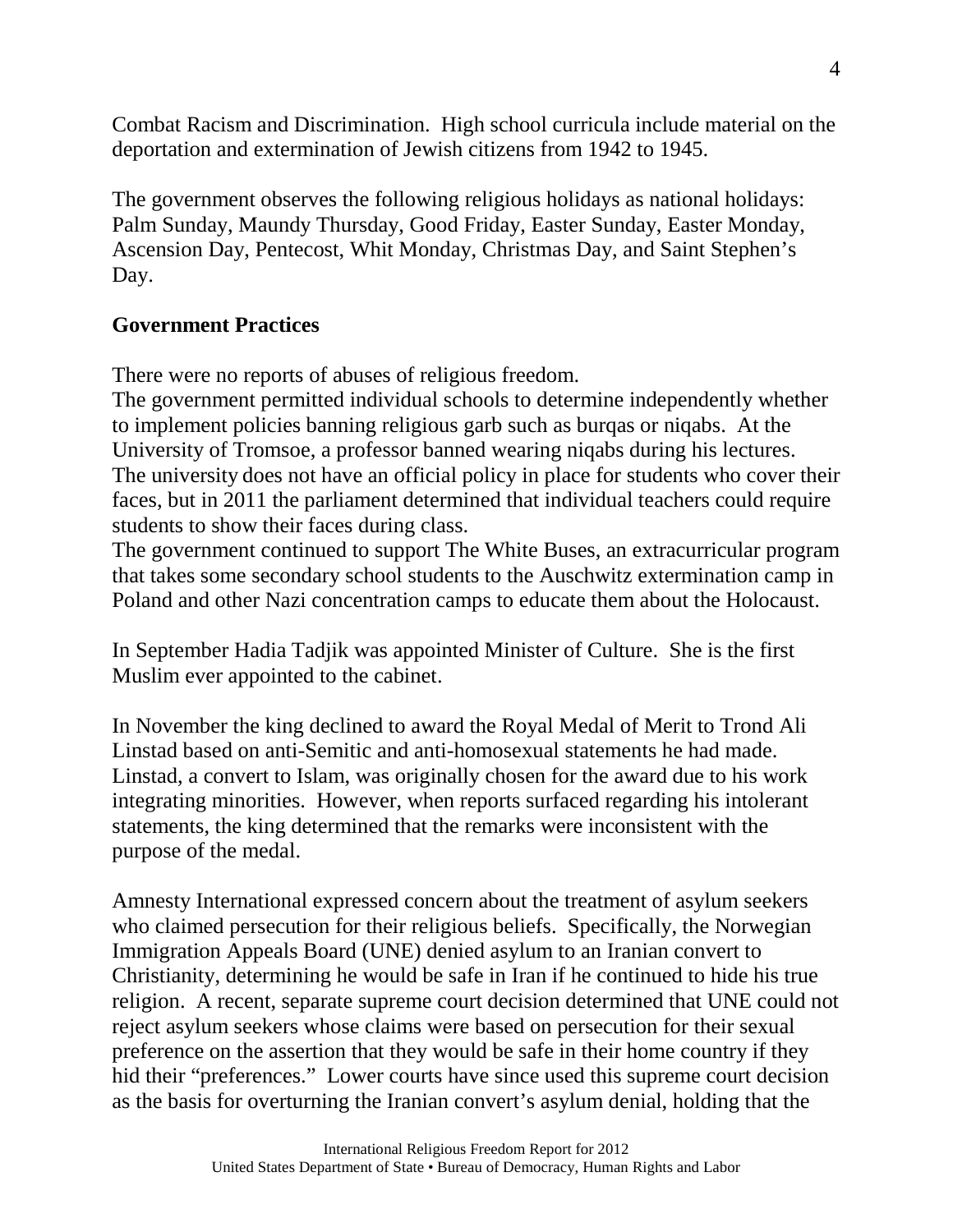decision applied to other grounds for seeking asylum/refuge. UNE appealed and a final ruling for the Iranian convert is expected in summer 2013.

There was strong debate about prayer rooms (for both Muslim and Christian students) in schools in September, when an Oslo school permitted such a room on school premises. Conservative and populist politicians threatened to withhold funds for the Oslo budget if the prayer room was permitted. The school consequently withdrew its plans for a prayer room.

Khalid Haji Ahmed, the regional secretary in southeast Norway for the Labor Party's youth wing, stated he was only joking when he wished "best of luck eight times over" to activists who wrote on Facebook: "Damn Jew whores, wish Hitler could come back and shower you some more." The leader of the youth wing, Eskil Pedersen, condemned Ahmed's statements saying that they were contrary to the values and policies of the Labor Party.

### **Improvements and Positive Developments in Respect for Religious Freedom**

In a January Holocaust Memorial Day speech, the prime minister apologized for the participation of the country's officials in the expulsion of Jews during World War II when the country was under Nazi occupation. The speech was the first formal direct apology from the government and was commended by religious figures. In November the head of the police department also apologized for police participation in expelling Jews during the war years. Some social commentators and religious leaders stated this was even more significant than the prime minister's Holocaust Memorial Day speech.

The government made a number of monetary grants to increase security for the Jewish community and to combat anti-Semitism in schools. The government allocated 7.2 million kroner (\$1.25 million) for security at the Jewish Religious Community's (DMT) facility and synagogue in Oslo. In addition to the funding, the Ministry of Justice and Public Security announced it would maintain a dialogue with the DMT, the Police Security Services, and the Police Directorate to ensure that the DMT's facilities were properly safeguarded. The Ministry of Education granted 6 million kroner (\$1.05 million) for programs that included training about anti-Semitism in schools throughout the next three years. The Ministry of Government Administration and Church Affairs will finance the DMT's new online anti-Semitism reporting mechanism.

### **Section III. Status of Societal Respect for Religious Freedom**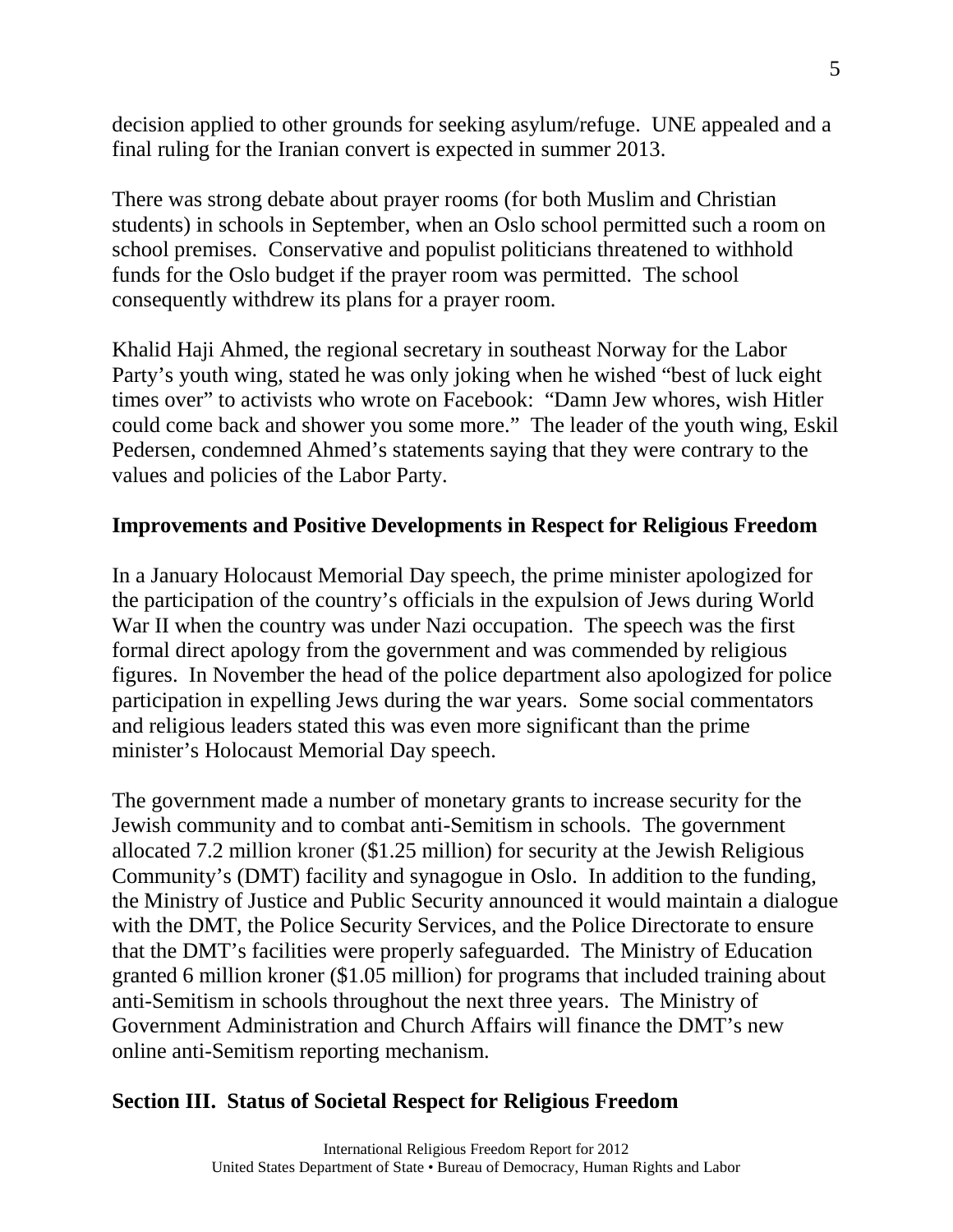There were media and NGO reports of societal discrimination based on religious affiliation, belief, or practice, and prominent societal leaders took positive steps to promote religious freedom. Because ethnicity and religion were often inextricably linked, it was difficult to categorize many incidents specifically as ethnic or religious intolerance. There were two reports of religious discrimination made to the equality and anti-discrimination ombudsman.

According to a December 2010 police report, approximately 11 percent of the 240 hate crimes registered in 2009 were religiously motivated. More recent statistics were not available. Nongovernmental organizations (NGOs) and an opposition political leader called on the government to ensure that hate crimes were registered and publicized to the same extent as other crime statistics.

In an October report, the Organization for Security and Cooperation in Europe (OSCE) reported that the police were not doing enough to map and combat hate crimes. The report recommended increased security measures for the Jewish community and warned that anti-Israeli attitudes might lead to anti-Semitism. The OSCE also expressed concern about labor and housing discrimination against Muslims.

The Norwegian Center against Racism published a report in July that detailed instances of mostly verbal harassment against Muslim immigrants in the hours following July 2011 attacks in Oslo and Utoya that killed 77. The harassment occurred before it became clear that the perpetrator was a white Norwegian. This was contrary to some media reporting that there was no harassment. There were no instances reported to the police, but some respondents stated they chose not to report harassment because they felt the complaints would not be addressed. Following the attacks, Prime Minister Jens Stoltenberg called for "more democracy, more openness, and more humanity."

A comedy program broadcast on public television in January included a joke about Orthodox Jews, stating that Orthodox Jews use two sets of cutlery for dinner because "they steal cutlery when they are in a restaurant." When interviewed about the program, one of the comedians was unapologetic, noting that he mocked all groups equally.

KRIPOS (the national police unit for combating organized and other serious crimes) maintained a Web page for the public to contact police regarding online hate speech.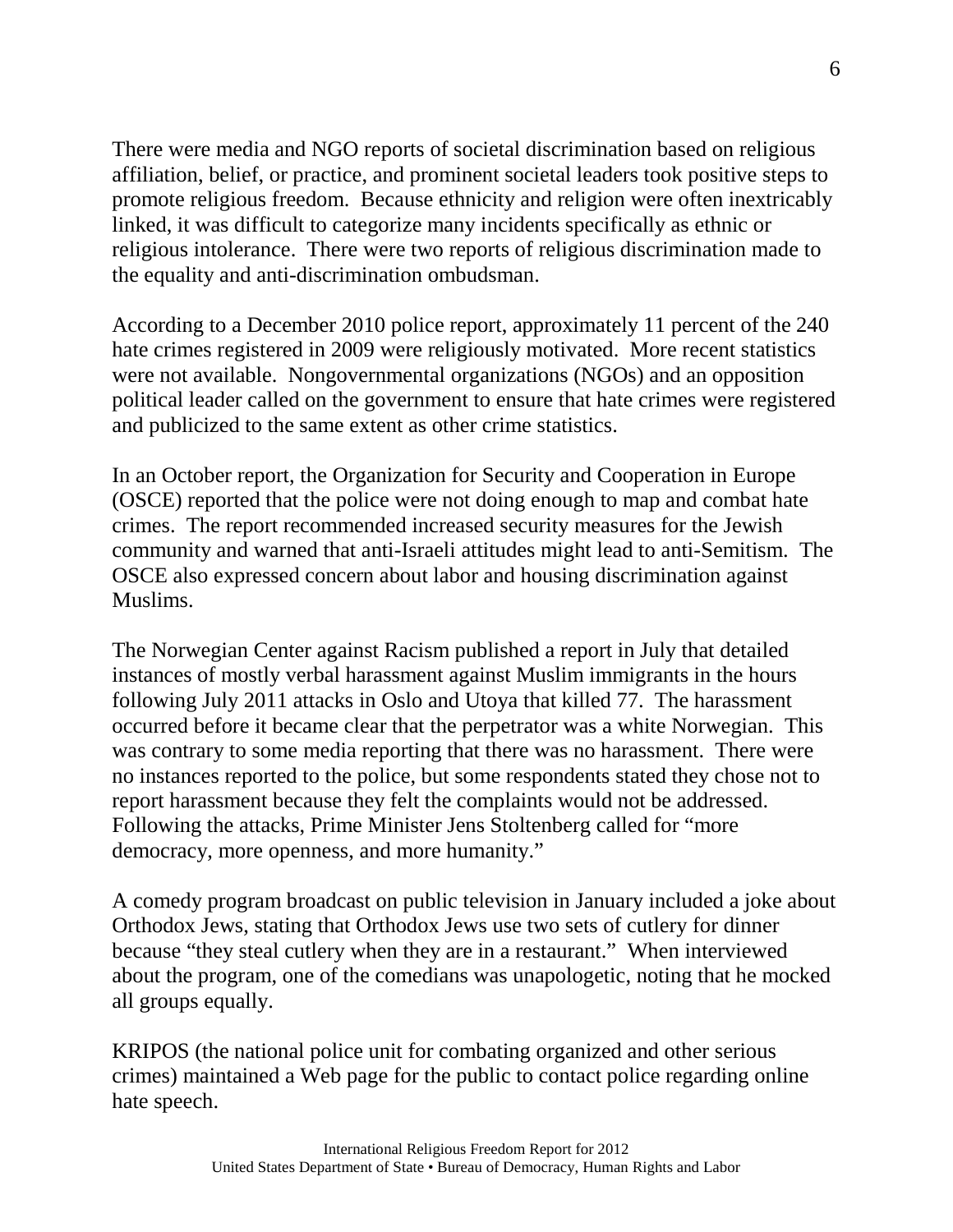Commentators, terror experts, and government officials expressed concern that extremist views have increased among second-generation Muslims, particularly in the Oslo region.

Societal organizations combating anti-Semitism included the Norwegian Center against Racism, which received financial support from the government, and the Norwegian Association against Anti-Semitism.

A government-funded report published in May by the Center for Studies of the Holocaust and Religious Minorities detailed a national survey on attitudes towards Jews and Judaism in the country. In the survey, one in four respondents stated that Jews exploit the memory of the Holocaust to their own advantage and almost four in ten believed that Israeli treatment of Palestinians was equal to Nazi treatment of Jews during the Second World War. Other results indicated that 19 percent of respondents believed that "Jews see themselves as better than others" and 26 percent believed that "Jews are secretly working behind the scenes to promote Jewish interests." Media and political figures, including then-Foreign Minister Jonas Gahr Stoere, expressed dismay at the findings and stated that the Education Ministry would do more to teach young people about the Holocaust.

The Council for Religious and Life Stance Communities organized a series of events that furthered interreligious dialogue and debate. The council includes the ELC and 12 other religious and humanistic communities, among them the Jewish, Muslim, and Buddhist communities. The council, an umbrella organization that receives government support, sought to prevent differences in belief from leading to prejudice and xenophobia.

The Oslo Coalition for Freedom of Religious Beliefs facilitated coordination and international cooperation on religious freedom issues domestically and internationally. Among its priorities was facilitating teaching about tolerance and religious freedom.

Fritt Ord, a private foundation that promotes freedom of expression and public debate, awarded Algerian-Norwegian writer and activist Louiza Louhibi the Freedom of Expression Foundation Tribute. The award recognized her courage in the debate about sexual violence against women and for actively opposing extreme attitudes based on religious and political prejudices.